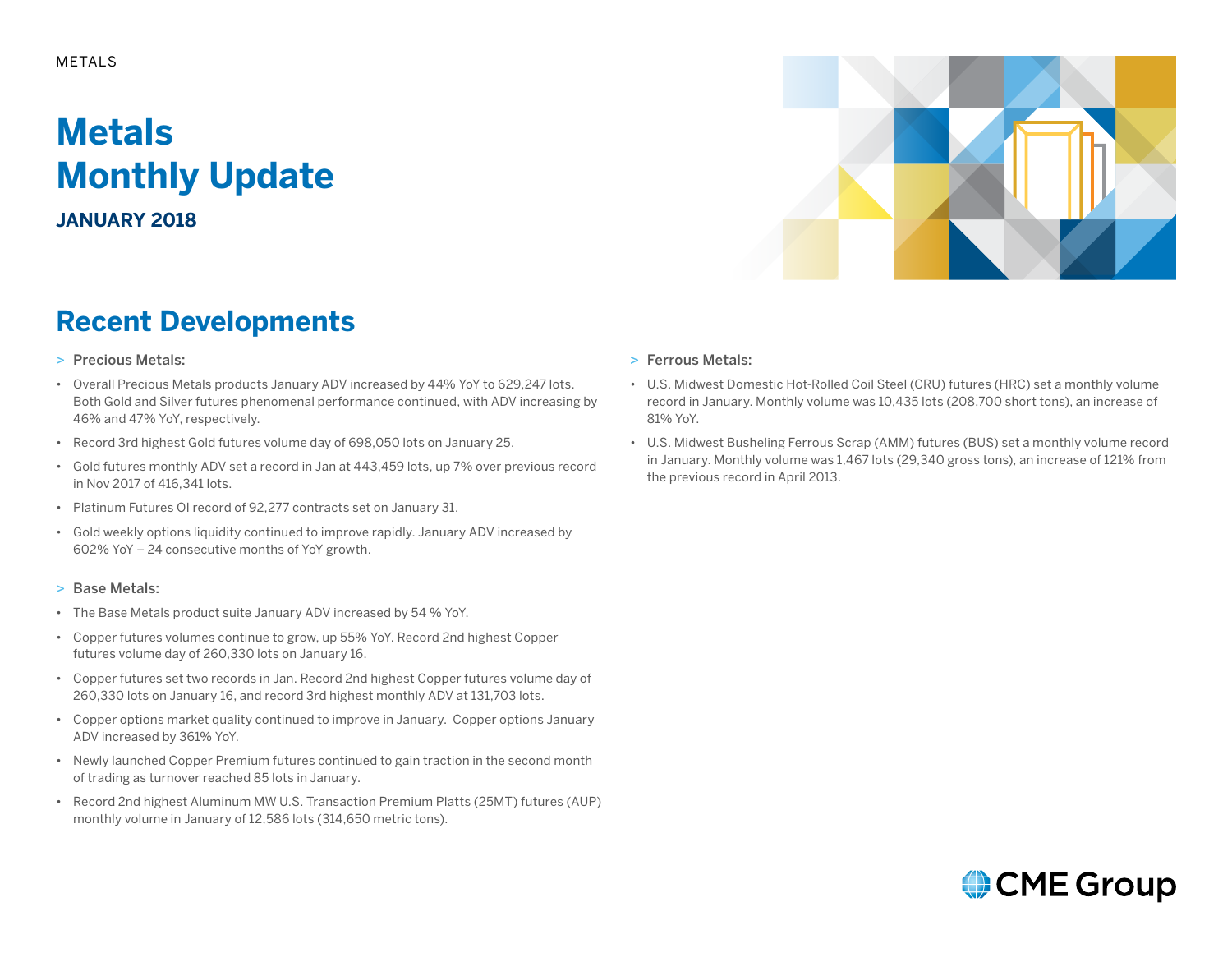## **Precious Metals Constants Constants Constants Constants and Constants and Constants and Constants and Constants and Constants and Constants and Constants and Constants and Constants and Constants and Constants and**

### **Gold Futures**

| Code           | <b>Contract Description</b> | <b>Monthly</b><br><b>ADV</b> | YoY <sub>%</sub> | <b>YTD ADV</b> | YoY%     |
|----------------|-----------------------------|------------------------------|------------------|----------------|----------|
| GC             | Gold Futures                | 436.280                      | 45.9%            | 436.280        | 45.9%    |
| <b>MGC</b>     | E-Micro Gold Furues         | 6.792                        | 77.0%            | 6.792          | 77.0%    |
| Q <sub>0</sub> | E-Mini Gold Futures         | 387                          | $-36.4%$         | 387            | $-36.4%$ |
| <b>GCK</b>     | Gold Kilo Futures           |                              | $-98.0%$         | O              | $-99.5%$ |

### **Silver Futures**

| Code | <b>Contract Desciption</b> | <b>Monthly</b><br><b>ADV</b> | YoY %   | <b>YTD ADV</b> | YoY%    |
|------|----------------------------|------------------------------|---------|----------------|---------|
| -SI  | Silver Futures             | 104.125                      | 47.3%   | 104.125        | 47.3%   |
| SIL  | 1.000 oz Silver Futures    | 296                          | $2.0\%$ | 296            | $2.0\%$ |
| QI   | E-Mini Silver Futures      | 48                           | $7.1\%$ | 48             | 7.1%    |

### **Platinum & Palladium Futures**

| Code | <b>Contract Description</b> | <b>Monthly</b><br><b>ADV</b> | YoY %     | <b>YTD ADV</b> | YoY%      |
|------|-----------------------------|------------------------------|-----------|----------------|-----------|
| PI   | <b>Platinum Futures</b>     | 21.146                       | 22.4%     | 21.146         | 22.4%     |
| PA   | Palladium Futures           | 4.705                        | $-16.0\%$ | 4.705          | $-16.0\%$ |

### 500,000 700,000 450,000 600,000 400,000 **Average Daily Volume** 500,000 350,000 300,000 **Open Interest** ξ 400,000 age Daily 250,000 300,000 200,000 150,000  $200,000$   $\frac{8}{9}$ g 100,000 100,000 50,000  $\Omega$  $\sim$ Jan-15 Feb-15 Mar-15 Apr-15 May-15 Jun-15 Jul-15 Aug-15 Sep-15 Oct-15 Nov-15 Dec-15 Jan-16 Feb-16 Mar-16 Apr-16 May-16 Jun-16 Jul-16 Aug-16 Sep-16 Oct-16 Dec-16 Jan-17 Feb-17 Apr-17 May-17 Jun-17 Jul-17 Aug-17 Sep-17 Oct-17 Nov-17 Dec-17 Jan-18  $\delta$ Mar-17 Gold Combined ADV **Combined OI**

### **Silver Futures**



### **Platinum & Palladium Futures**





### **Precious Metals Options Precious Metals Options**

| Code           | <b>Contract Description</b> | <b>Monthly</b><br><b>ADV</b> | YoY %    | <b>YTD ADV</b> | YoY%     |
|----------------|-----------------------------|------------------------------|----------|----------------|----------|
| OG             | <b>Gold Options</b>         | 45.597                       | 30.7%    | 45.597         | 30.7%    |
| SO.            | <b>Silver Options</b>       | 7.537                        | 59.6%    | 7.537          | 59.6%    |
| P <sub>0</sub> | <b>Platinum Options</b>     | 224                          | 1.2%     | 224            | 1.2%     |
| <b>PAO</b>     | Palladium Options           | 153                          | $-34.7%$ | 153            | $-34.7%$ |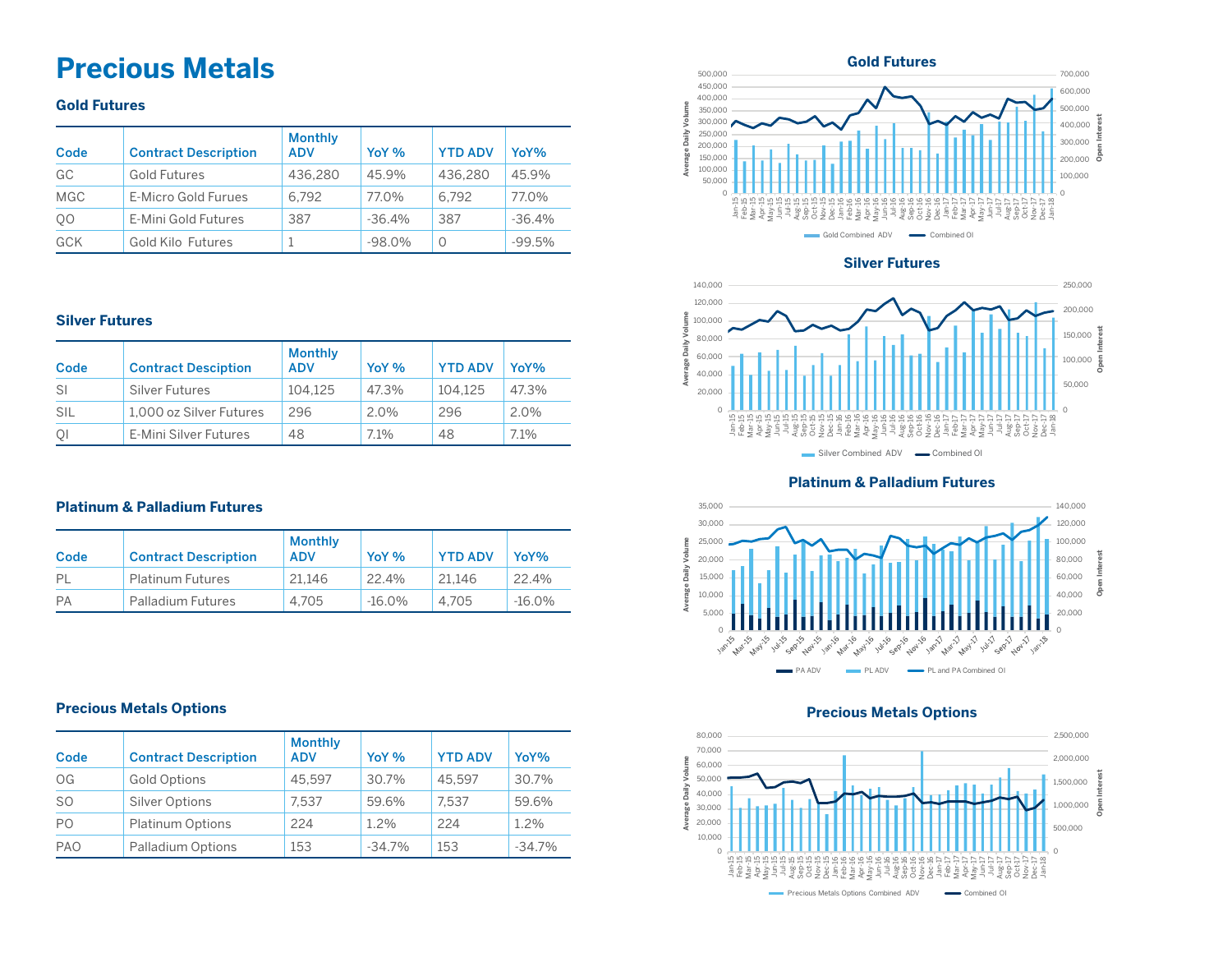### **Gold Weekly Options**

| Code   | <b>Contract Description</b> | <b>Monthly</b><br><b>ADV</b> | YoY %     | <b>YTD ADV</b> | YoY%   |
|--------|-----------------------------|------------------------------|-----------|----------------|--------|
| OG 1-5 | Gold Weekly Options         | 1.953                        | $601.6\%$ | 1.953          | 601.6% |

### **Precious Metals Options RFQ Performance**

| <b>Precious Metals Options</b> | RFQ % of all spreads | YoY%     |
|--------------------------------|----------------------|----------|
| January                        | 57.1%                | $-6.5\%$ |

## **Base and Ferrous Metals**

### **Copper Futures**

| Code | <b>Contract Description</b> | Monthly<br><b>ADV</b> | YoY % | <b>YTD ADV</b> | YoY <sub>%</sub> |
|------|-----------------------------|-----------------------|-------|----------------|------------------|
| НG   | Copper Futures              | 131.487               | 54.9% | 131.487        | 54.9%            |

### **Copper Options**

| Code      | <b>Contract Description</b> | <b>Monthly</b><br><b>ADV</b> | YoY %  | <b>YTD ADV</b> | YoY <sub>%</sub> |
|-----------|-----------------------------|------------------------------|--------|----------------|------------------|
| <b>HX</b> | Copper Options              | 957                          | 360.6% | 957            | 360.6%           |

### **Gold Weekly Options**



### **Precious Metals Options RFQ Performance**



**Copper Futures**



### **Copper Options**